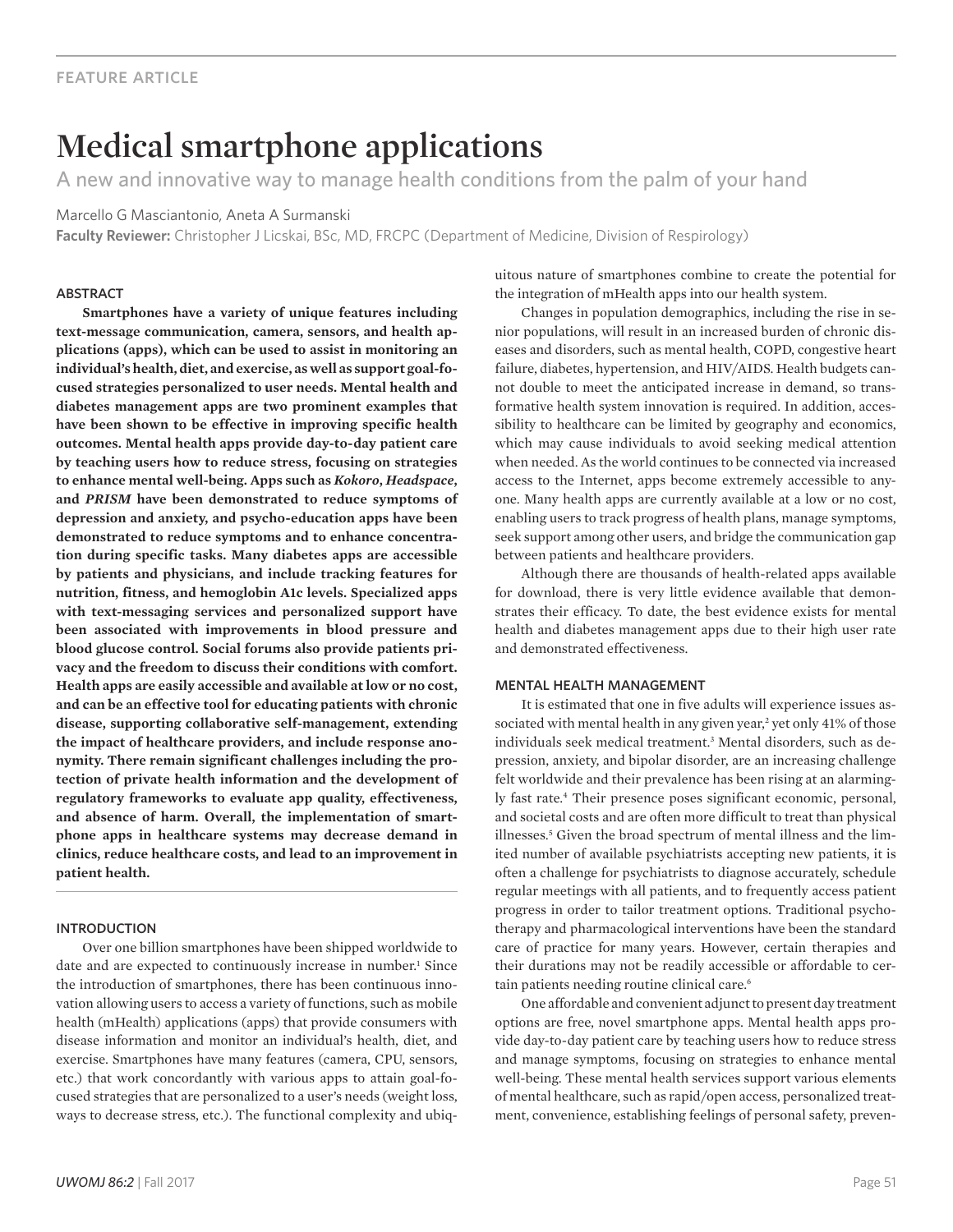## feature article

tion options, and behavioural supports for those who would like to refrain from taking pharmaceuticals.7 Apps like *Kokoro*, *Headspace*, and *PRISM* (Personalized Intervention for Stabilizing Mood), have been demonstrated to reduce symptoms of depression and anxiety in a variety of clinical trials.<sup>8-10</sup> Psycho-education apps, which provide patients and their families the education, information, and skills to co-manage their mental illnesses, have been demonstrated to reduce depressive symptoms over a six-week period and have also enhanced concentration during specific tasks.<sup>11</sup> In addition, they can serve as an adjunct to psychotherapy and pharmacotherapy in individuals classified as "treatment-resistant", patients that do not experience changes with their regular treatment.<sup>12</sup>

To protect private patient health information, most apps have the option for patients to remain anonymous. The current stigma associated with mental health may result in many individuals that are hesitant to seek medical attention. The ability to remain anonymous enables patients to freely seek help at their own convenience as well as maintains patient anonymity for privacy purposes. With this in mind, patients are more likely to disclose symptoms related to mental well being as it may be stressful to talk to healthcare professionals with the fear of being judged.

### diabetes management

Diabetes is estimated to affect 9.3% of Canadians, and for many people the responsibility, dedication, and attention required to live with this disease can be overwhelming.<sup>13</sup> Diabetes applications with a focus on lifestyle, access to personal health records, text messaging, and wound care have improved diabetes management.

Diabetes is heavily influenced by lifestyle choices and management of these, including nutrition and exercise, can be supported by medical apps.14 A recent study compiled the top nutrition and fitness tracking apps available for smartphone users and assessed them by their food databases, logging options, and interoperability with other devices and apps.15 Some apps included additional features such as daily reminders and online communities to engage patients socially.

Personal Health Record (PHR) services are available on select apps, giving patients the option to manage and maintain their health records by themselves.16 These apps are synchronized with the hospital Electronic Medical Record (EMR) system and allow patients to monitor Hemoglobin A1c (HbA1c: glycosylated hemoglobin level), Low-Density Lipoprotein (LDL) and Blood Urea Nitrogen (BUN) levels. PHR services provide patients with a sense of responsibility and a substantial body of data for physicians and clinical researchers to integrate and analyze.<sup>17</sup>

Text-messaging services have also been studied as a way to provide important psychological and motivational support. Participants in *txt4health*, a large-scale, public health-focused text message program targeting type 2 diabetes, reported that 67.1% of users gave the app a satisfaction rating 8 on a 10-point scale. In addition, 88.8% of users found the app made them knowledgeable about their risk for type 2 diabetes and made them conscious of their diet and physical activity.18 In an alternate study, a nurse-facilitated, mobile phone-based clinical decision support system-enabled intervention in primary care was associated with improvements in blood pressure and blood glucose control.<sup>19</sup> In a comparable study, patients in the *TEXT ME* intervention for smoking program received four messages per week for six months that provided advice, motivation and support, resulting in investigators reporting significantly lower LDL-cholesterol, systolic blood pressure, and body mass index in patients.20 These findings suggest that a similar program for diabetics could lead to improvements in health.

Diabetic wound care is a common problem that requires frequent hospital visits for inspection and cleaning. Researchers at Worcester Polytechnic Institute created *Sugar*, an app to assess chronic diabetic foot ulcers.21 The patient takes a picture of the wound, which is analyzed by a series of image processing steps. Image and colour segmentation are performed to measure wound area boundaries and healing progress, respectively. *Sugar* tracks the progress of the wound, reducing the number of hospital visits previously required. This unique feature gives patients a sense of responsibility and an active role in their wound care.

### challenges and barriers influencing app integration into the health system

Smartphone affordability, operation and security, and app performance and effectiveness are challenges influencing app integration into the health system. Lower socioeconomic groups may struggle to afford smartphones, while senior populations may have difficulties operating app features. Online security and protection of private health information remains a concern.22 Mobile malware capable of accessing user information or making remote transactions (i.e. financial transactions) and on-line attacks are becoming more frequent.<sup>1</sup> Medical apps must be required to ensure that transmitted data is strongly encrypted and anonymous, and regulatory frameworks are needed to certify app performance and security .23

Another challenge is whether the advice provided by apps is grounded in legitimate medical knowledge and demonstrates effectiveness and absence of harm. Websites such as *PsychologyToday.com* and *PsychiatryAdvisor.com*, have provided a short list of quality assured apps that have been developed by board-certified clinicians.24 As previously stated, early-adopted apps focused on tracking information.25 Initiatives such as the Mobile Applications Rating Scale (MARS) assess the quality of health apps and promise to provide patients and healthcare providers with the highest quality tools.26 Services like *txt4health* and apps like *Sugar* will continue to be developed and adopted by healthcare systems going forward.<sup>18,21</sup> In addition, governments and healthcare systems need to develop a system to regulate and establish a set of standards against which an app can be measured voluntarily.

#### conclusion

The impact of the changing demographics in our society demand more than incremental changes in our health system; transformative innovations are required. Failure to act may lead to increased demand for doctors, increased wait times, delayed diag-